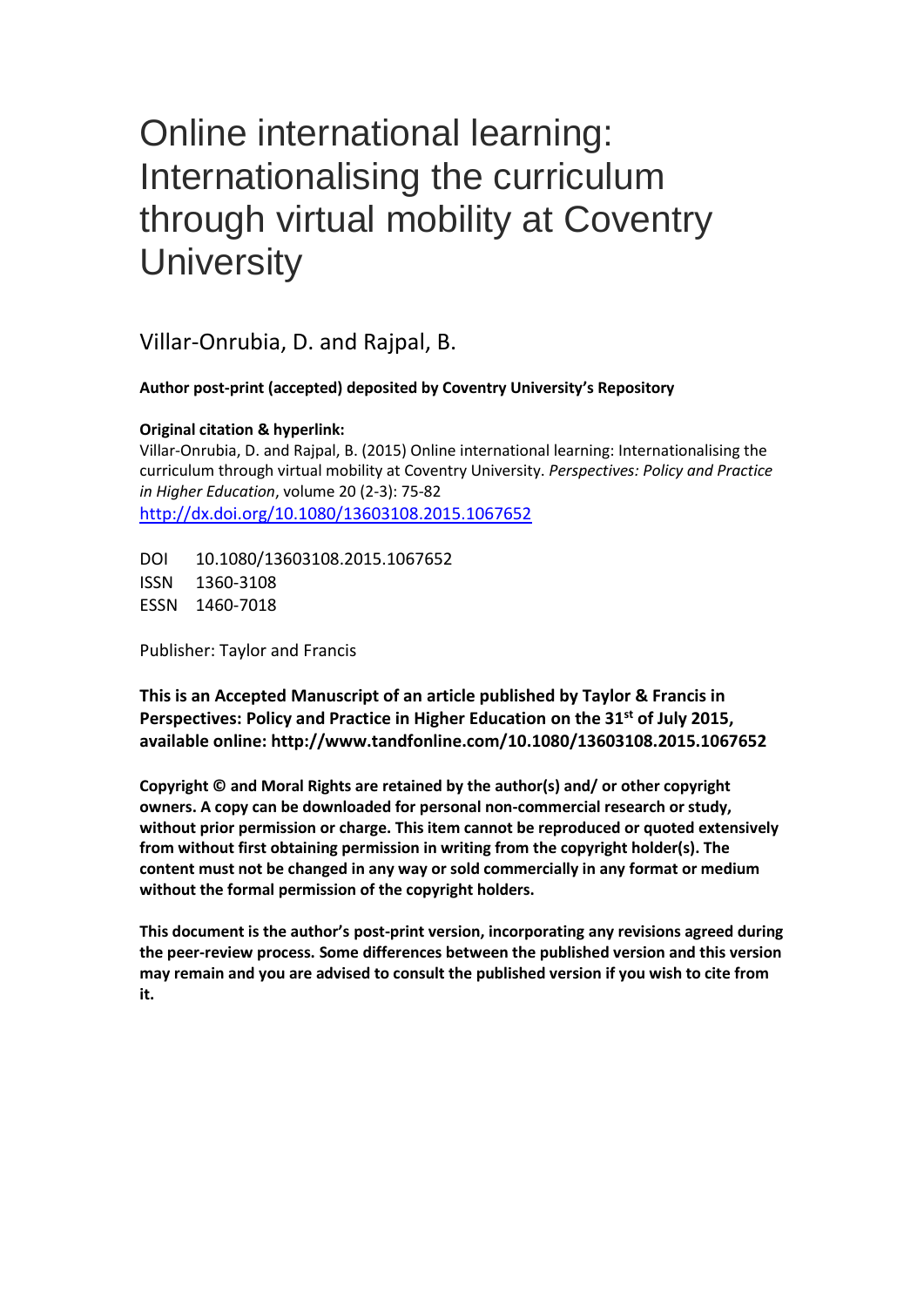# **Online international learning: Internationalising the curriculum through virtual mobility at Coventry University**

*Daniel Villar-Onrubia and Brinder Rajpal*

*Centre for Global Engagement, Coventry University, Coventry, UK*

Virtual mobility initiatives are one of the most flexible, versatile and inclusive approaches in the provision of international experience opportunities. Given that in most universities only a small fraction of students can benefit from forms of academic mobility that involve travelling abroad, Internet-based intercultural interactions prove to be instrumental in widening participation in international experience. This article focuses on the virtual mobility scheme of Coventry University (CU), known as Online International Learning (OIL). OIL projects involve online interactions between CU students and peers at non-UK universities, so they can work together on subjectspecific learning tasks or activities while developing key attributes of global graduates, namely Intercultural Competence and Digital Skills. After discussing OIL within a wider

Keywords: virtual mobility; online international learning; internationalisation of the curriculum; internationalisation at home; intercultural competence; socio-technical interaction networks

\_\_\_\_\_\_\_\_\_\_\_\_\_\_\_\_\_\_\_\_\_\_\_\_\_\_\_\_\_\_\_\_\_\_\_\_\_\_\_\_\_\_\_\_\_\_\_\_\_\_\_\_\_\_\_\_\_\_\_\_\_\_\_\_\_\_\_\_\_\_\_\_\_\_\_\_\_\_\_\_\_\_\_\_\_\_\_\_\_\_\_\_\_\_\_\_\_\_\_\_\_\_\_\_

Dr Daniel Villar-Onrubia works as Online International Learning Programme Manager at Coventry University. He has research interests in the implications of Information and Communication Technologies (ICTs) for teaching and learning in HE contexts, with a special focus on open educational practices, digital culture, new media literacies and intercultural competences attainment. He received a DPhil from the Oxford Internet Institute (University of Oxford) and prior to his doctoral studies he gained managerial and lecturing experience at Spanish universities.

Address for correspondence: Centre for Global Engagement, Coventry University, Coventry, UK. Email: daniel.villaronrubia@ coventry.ac.uk

Ms Brinder Rajpal works as Intercultural Engagement Manager at Coventry University. She holds a M.Sc. in Finance and is a Fellow of The Higher Education Academy. After gaining extensive industry experience working in business recovery for almost ten years, Brinder began her academic career and has been teaching in Higher Education since 2009. Most recently, her work has focused on developing opportunities to enhance students' intercultural competence through the formal and informal curricula. She works closely with international partners and has delivered developmental workshops to colleagues across the world. Brinder also works as a consultant for a global asset management company to enhance the intercultural competences of their corporate clients.

# **Introduction**

The term 'internationalisation' refers to one of the key trends reshaping the higher education (HE) arena over the last few decades. HE internationalisation

encompasses a highly diverse range of initiatives and endeavours that universities, along with governments and other key actors in the sector, undertake in order to help adapt to an increasingly globalised world (Altbach, Reisberg, and Rumbley 2009). Most, if not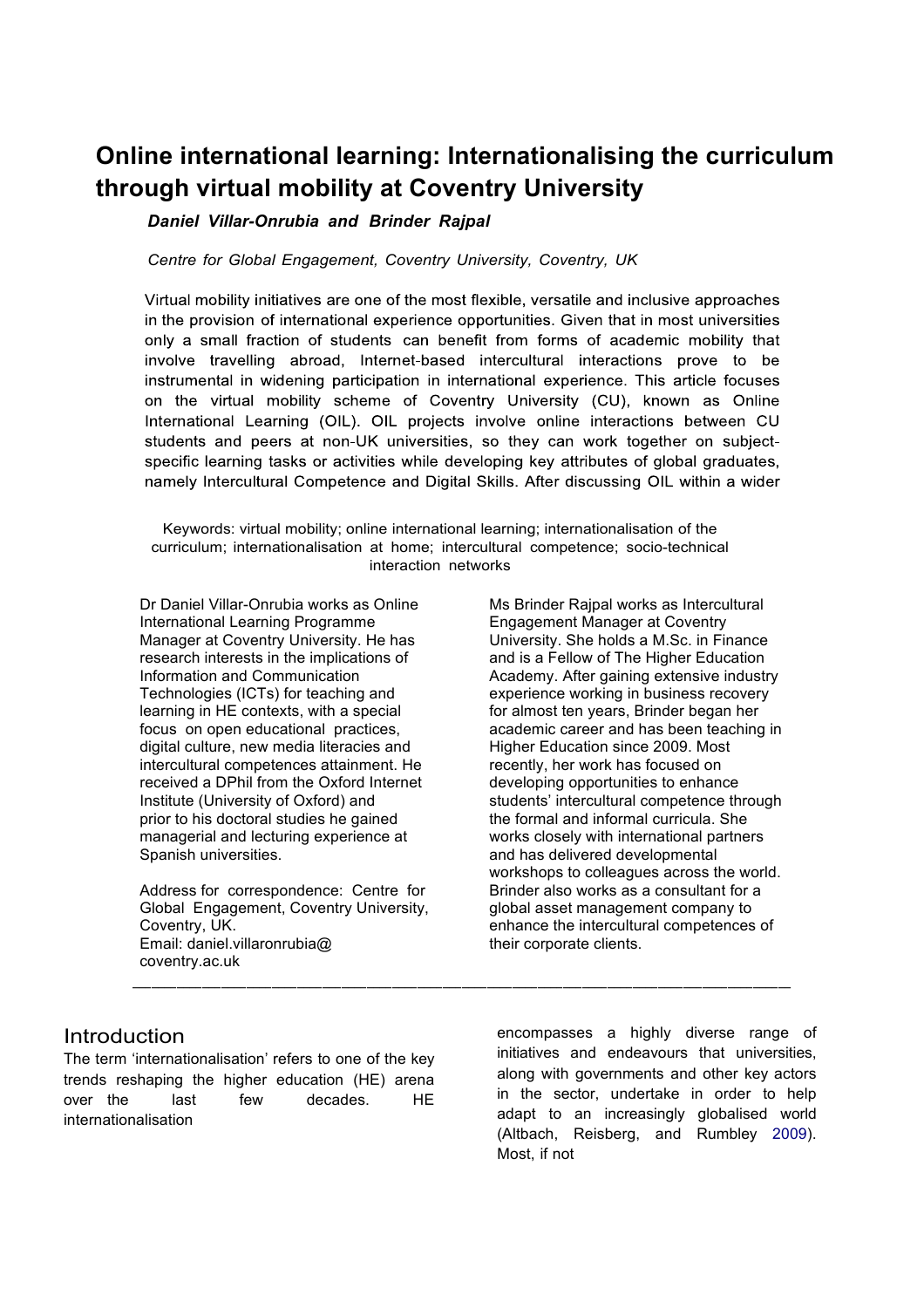all, of the activities and processes that are core to universities have already been internationalised to some extent. Indeed, this phenomenon has permeated institutions at all levels, as implied by Knight's widely quoted definition of the term, according to which internationalisation is 'the process of integrating an international, intercultural or global dimension into the purpose, functions (primarily teaching/learning, research, service) or delivery of higher education' (Knight 2004).

More specifically, the notion of 'Internationalisation of the Curriculum' (IoC) focuses on the idea of developing an international and intercultural dimension into a programme of study, which includes curriculum content, delivery methods and other services aimed at supporting students' educational journeys (Leask 2009). Ultimately, the goal is to help students develop a series of attributes, qualities or competences that may enable them to address the challenges of living and working in contemporary societies – as citizens and professionals – and to assume associated responsibilities.

Universities and governments have put much emphasis on internationalising the curriculum by means of student exchanges, as illustrated for instance by the Erasmus programme in Europe. Nevertheless, 'not all students have the means or the inclination to study abroad' (Jones and Killick 2013, 3) and indeed only a small fraction of students in most universities, certainly within Europe, tend to engage in academic mobility (Beelen and Deardorff 2015). Therefore, if universities are to provide all their students – not just a subset – with opportunities to benefit from international experience, it is imperative to devise and implement a wider range of IoC strategies that take place not only abroad, but also at 'home' or on 'campus'.

This paper focuses on the first implementation stages of a scheme aimed at internationalising the curriculum across all disciplines at Coventry University (CU) by means of so-called 'virtual mobility' experiences. The term Online International Learning (OIL) has been chosen to refer to projects that fall under this modality of international experience at CU, which involves Internet-based dialogic interactions between students and peers at international partner universities.

# Developing global graduates

CU is committed to providing students with the opportunity to 'become global graduates with an understanding of cultures, languages and belief systems other than their own, so they may make a positive contribution to an increasingly multi-cultural, interconnected and complex world' (Coventry University 2011). More specifically, the *Coventry University Group International Strategy* (2014, 3) established the following goals to be achieved by 2020:

- (1) All students equipped for the global world of work.
- (2) All students offered international experiences.
- (3) All courses demonstrating substantial internationalisation.
- (4) All students and staff to have the opportunity to acquire intercultural competency.

While one of these four goals is explicitly focused on developing abilities to engage in intercultural communication, this aspect also permeates all other goals and is indeed the cornerstone of the *Model for Progression in International Experience* (Adrey 2014) that we will describe below.

Consequently, global graduates will not only be fluent in discipline-specific knowledge and equipped with relevant employability skills, but will also have some proficiency in intercultural exchanges as well as in using technologies to communicate and participate in distributed networks of collaboration.

### *Intercultural competences*

According to Deardorff (2006, 247 – 248), intercultural competence can be defined as 'the ability to communicate effectively and appropriately in intercultural situations based on one's intercultural knowledge, skills, and attitudes'. In an ever increasingly globalised world which is defined by the proliferation of opportunities for intercultural encounters (and also increased risk of misunderstandings), relevant organisations and governmental agencies have stressed the importance of fostering intercultural dialogue and providing citizens with the necessary intercultural capabilities (Council of Europe 2008; The European Parliament and the Council of the European Union 2006; UNESCO 2013).

Universities and educational institutions at large may operate as key players in the achievement of such a goal (Bergan, Restoueix, and Council of Europe 2009; Higher Education Academy 2014; UNESCO 2006). Besides having the duty to educate students so they can thrive as responsible citizens in culturally diverse societies, universities also need to ensure that students have the opportunity to develop as globalminded graduates who are equipped and capable of rapid integration into a complex and internationalised work- place, as increasingly required by employers (British Council, IPSOS & Booz Allen Hamilton 2013; Diamond et al. 2011). Intercultural competence is not automatically

acquired nor is mutual understanding reached simply in the presence of diversity. Therefore, it becomes essential to foster engagement, interaction and dialogue – beyond mere exposure to diversity – in order to facilitate students' development of key capacities and qualities that are integral to attaining intercultural competence, namely: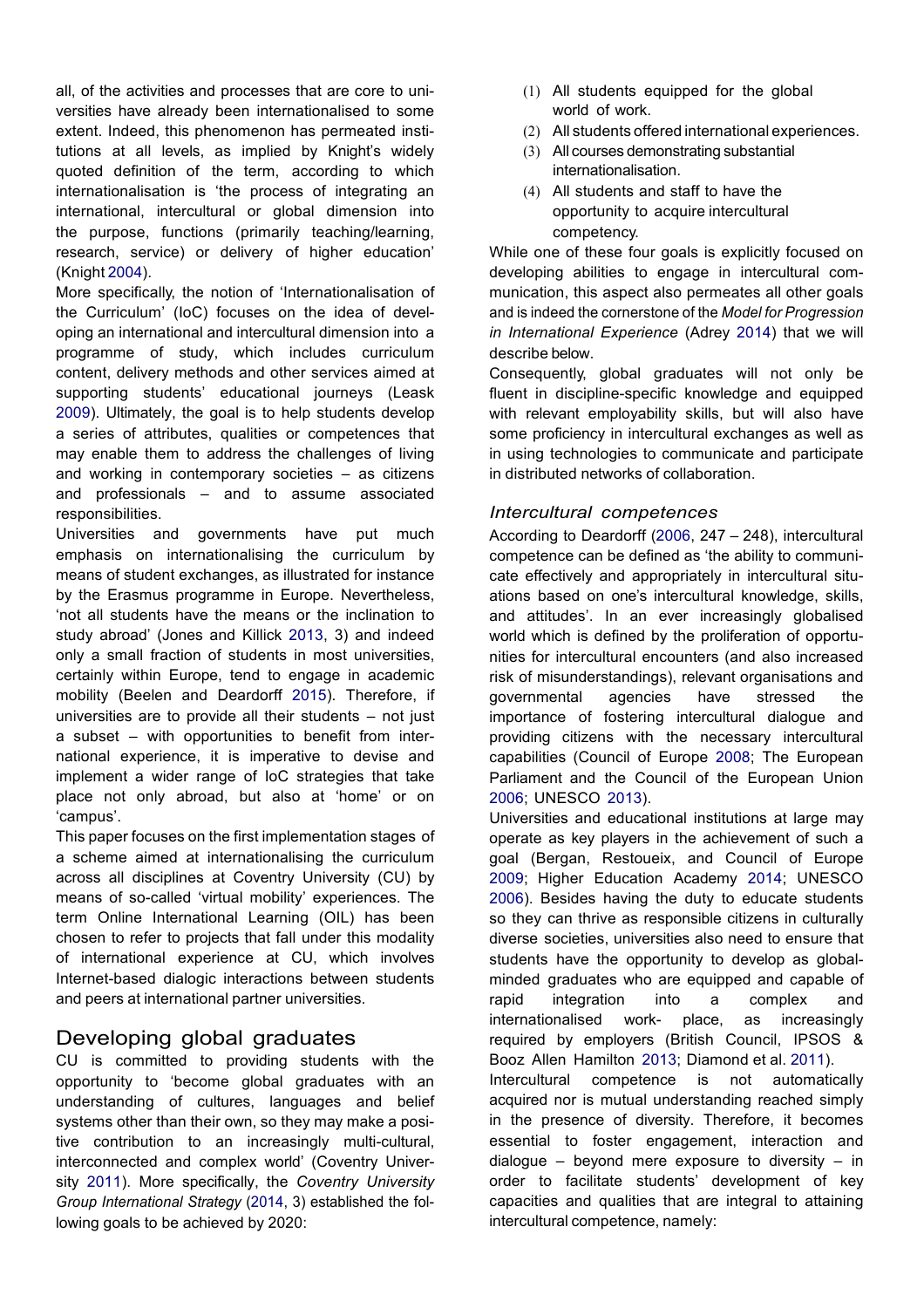- $\cdot$  Respect ('valuing of others');
- Self -awareness/identity ('understanding the lens through which we each view the world');
- Seeing from other perspectives/world views ('both how these perspectives are similar and different');
- Listening ('engaging in authentic intercultural dialogue');
- Adaptation ('being able to shift temporarily into another perspective');
- Relationship building (forging lasting cross-cultural personal bonds);
- Cultural humility ('combines respect with selfawareness'). (Deardorff 2011 cited in UNESCO 2013, 24)

# *Model of progression in international experience*

In order to achieve this, CU has implemented a comprehensive model that includes a varied range of opportunities for gaining international experience both at home and abroad, within and outside the formal curriculum (Adrey 2014). This strategic approach was recognised in the 2014 Award for Innovation in Internationalisation of the European Association for International Education. The model consists of various types of mobility and experiential learning activities that aim to help students become global graduates, particularly through the development of intercultural competence. It is a progression model because elements reinforce each other while providing students with the possibility of configuring their own learning pathways. Historically, discussions of intercultural competence development in academic settings have centred on study abroad, overseas internships, volunteering or on extracurricular units of study that are perhaps sometimes compartmentalised and not embedded within the discipline. However, empirical evidence increasingly supports the belief that IoC needs to happen within discipline-specific contexts (Leask 2012). While the CU model incorporates opportunities for international experience outside disciplines (e.g. student-led cultural events, work experience in the United Kingdom for international students, languages training), one of the key strengths of the model is its focus on IoC within the disciplines, mainly by means of virtual mobility.

# Internet-based internationalisation at home

The idea of adopting online technologies with the aim of internationalising the curriculum is not new. Indeed, the pioneering *Strategic Plan for Internationalisation* approved in 1999 at Malmö University (Nilsson 2000), the institution where the term internationalisation at home (IaH) was first coined (Leask, Beelen, and Kaunda 2013), already identified the Internet as an important medium for the provision of international

experience by means of virtual classrooms with participants based in different countries.

The term 'virtual mobility' soon gained ground as a way of describing those cross-border educational interactions that are achieved 'not through time spent abroad, but through participation in networks facilitated by technology and involving links to students and institutions abroad' (Sweeney 2014, 9). However, consensus remains elusive with regard to the terminology that scholars, practitioners and policy-makers use when referring to these kinds of initiatives. For instance, terms such as 'online intercultural exchange' (O'Dowd 2007), 'globally networked learning' (Starke-Meyerring 2010) or 'virtual internationalisation' (Middlemas and Peat 2015) also refer to initiatives that involve some sort of online interaction between students at universities in different countries.

According to Wit (2013) 'virtual mobility' is the preferred term in Europe – having being used in documents of the European Commission and other organisations in the continent – while the term 'collaborative online international learning' (COIL) has gained popularity in the USA over the last few years. In particular, COIL refers to a very specific approach developed at the State University of New York (SUNY):

[COIL] Courses are co-equal and team-taught by educators who collaborate to develop a shared syllabus that emphasizes experiential and collaborative student-centered learning. In most cases students are enrolled, charged tuition, and awarded grades only at their home insti- tution. [ .. . ] a COIL course engages students in learning course content both through their own unique cultural lens and also by exchanging their cultural and experiential lenses as they move through the learning material together. (State University of New York Global Center n.d., p.4)

Universities often perceive these types of online cross-border interactions as an opportunity to improve students' levels of intercultural competence, as illustrated by the definition provided by one of the several EU-funded projects focusing on this type of initiative:

Virtual Mobility is a form of learning which con- sists of virtual components through a fully ICT supported learning environment that includes cross-border collaboration with people from different backgrounds and cultures working and studying together, having, as its main purpose, the enhancement of intercultural understanding and the exchange of knowledge. (Bijnens et al. 2006, 26)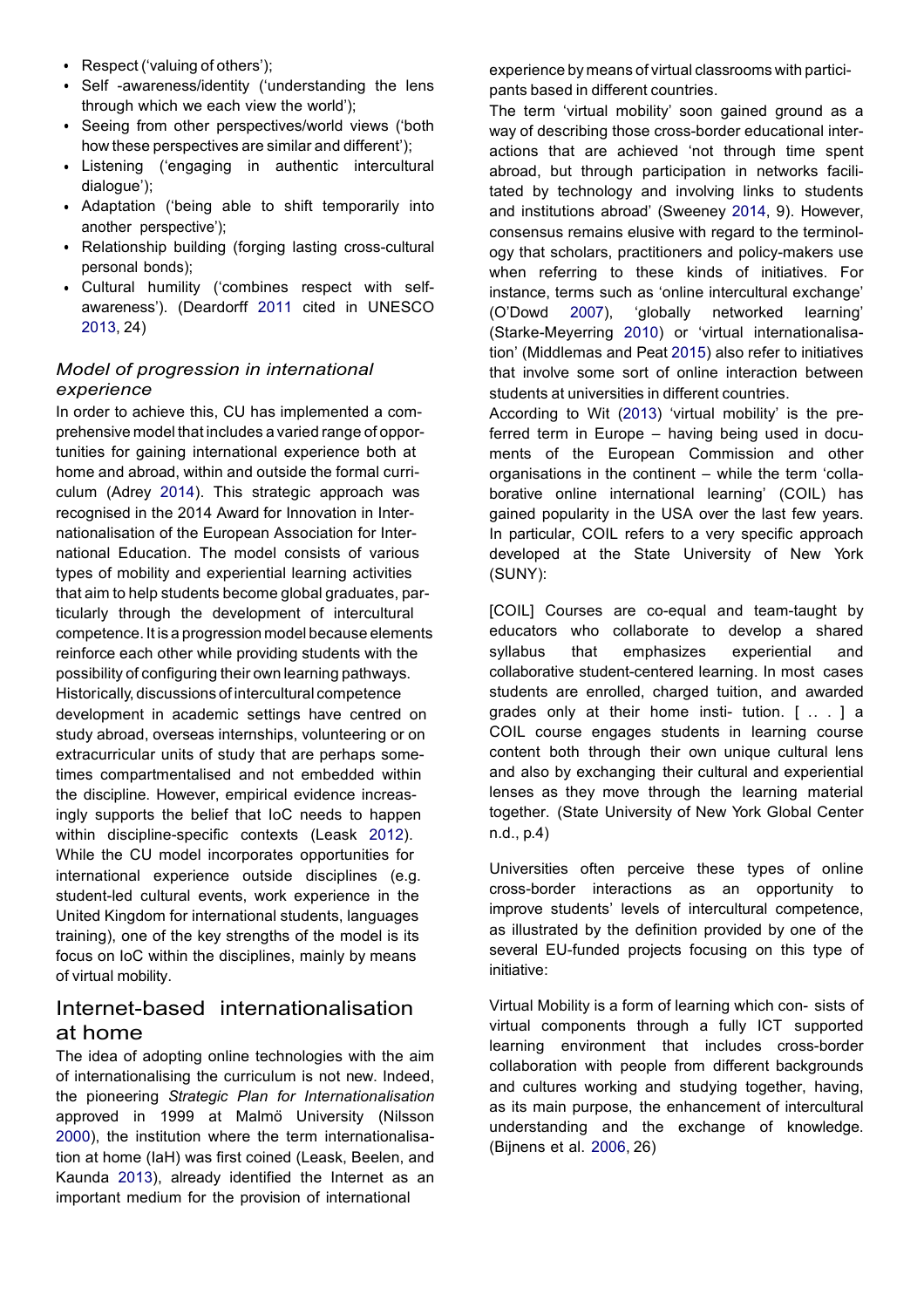Nevertheless, it is worth stressing that while being a requirement, mere exposure to cultural diversity is insufficient to help students develop those attributes. Therefore, it is crucial to establish mechanisms within this learning process that guarantee opportunities for direct engagement and interaction with diverse others. Further still, it becomes imperative that learning outcomes and collaborative activities are aligned and oriented towards that aim.

Since students who engage in traditional academic mobility only represent a small fraction of the entire student population for most universities (Beelen and Deardorff 2015), internationalisation leaders often see online learning as a mechanism for offering international experience opportunities to everybody, especially those who are not able to travel and/or those who decide not to do so for any reason. However, the expectations and rhetoric around virtual mobility initiatives have tended to overestimate its potential to democratise education, as is often the case in the field of educational technologies at large (Davies and Eynon 2013; Friesen 2008; Selwyn 2011). Several barriers and challenges have prevented this potential from being actualised, leading to a situation where universities have, at best, only managed to embed such initiatives as part of a piecemeal approach.

Moreover, the link between IoC and intercultural competence development is not always easily constructed without appropriate support, capacity-building or the internationalising of educators themselves. Despite the growing breadth of internationalisation initiatives, efforts do not always translate easily into meaningful teaching and learning interventions for the diverse modern-day classroom. Certainly, it is not always easy for some lecturers to define or interpret the relationship between their subject and internationalisation without appropriate and practical support that is pertinent to their teaching contexts, though access to such training is often limited and/or far from where academics live and thrive.

It could also be argued that the majority of international educators and experts converse and collaborate with other international educators and experts, and not necessarily with subject teaching experts. Unsurprisingly therefore, professional development for faculty to enhance their ability to integrate international and intercultural dimensions into their teaching has been identified as a key barrier for many institutions (Egron-Polak and Hudson 2014). Equally, academic cultures and dominant paradigms may impede absorption of external input when teachers are in the process of internationalising their curricula to further exacerbate this gulf.

# OIL: CU's virtual mobility scheme

There is considerable amount of flexibility in the design of OIL projects, as there are only three basic

requirements: (1) Students must engage in some sort of online dialogic interaction with international peers on discipline content, (2) the collaborative activities must be informed by a number of internationalised learning outcomes and (3) there must be a reflective component (e.g. essay, focus group) that helps students make explicit the learning resulting from engaging in such intercultural encounters.

OIL projects are usually embedded into the formal curriculum and take place in the context of a module so that learning activities are informed by intended learning outcomes that incorporate an international or global dimension – with a special emphasis on developing skills and attitudes that enable mutual understanding in intercultural situations.

In order to fully grasp the impact of virtual mobility initiatives and maximise opportunities for improvement, it is crucial to adopt a comprehensive analytical perspective that places such educational uses of technology within the wider social milieu and organisational arrangements in which teaching and learning processes take place (Haythornthwaite 2006; Selwyn 2010). The Socio-Technical Interaction Networks (STINs) approach (Creanor and Walker 2010; Kling, McKim, and King 2003; Meyer 2006; Villar-Onrubia 2014) can be extremely useful in this regard, as it offers an analytical framework that helps us understand the way social dynamics and technological elements mutually shape each other. The following sections will draw on this approach to present important characteristics of the CU virtual mobility scheme.

STINs are heterogeneous compounds made of 'people (including organisations), equipment, data, diverse resources (money, skill, status), documents and messages, legal arrangements and enforcement mechanisms, and resource flows' (Kling et al. 2003, 48). While each OIL project might be modelled as a specific socio-technical network consisting of particular elements, here we will draw on the STIN approach to identify the key generic elements that characterise any – or at least most – OIL projects at CU.

# *Core actors*

Students and academic staff at CU and partner institutions are the key interactors in any OIL project, although other stakeholders are involved in the design and/or delivery of them. Lecturers at all partner universities work together in the design of learning activities that entail some sort of online interaction between their students, whether it is asynchronous or synchronous. Advanced students or teaching assistants have also operated as facilitators in some OIL projects with high numbers of participants.

In 2014–15 alone there were almost 1,900 students at CU who participated in over 70 OIL projects established across all faculties in partnership with universities in more than 30 different countries (see Figure 1).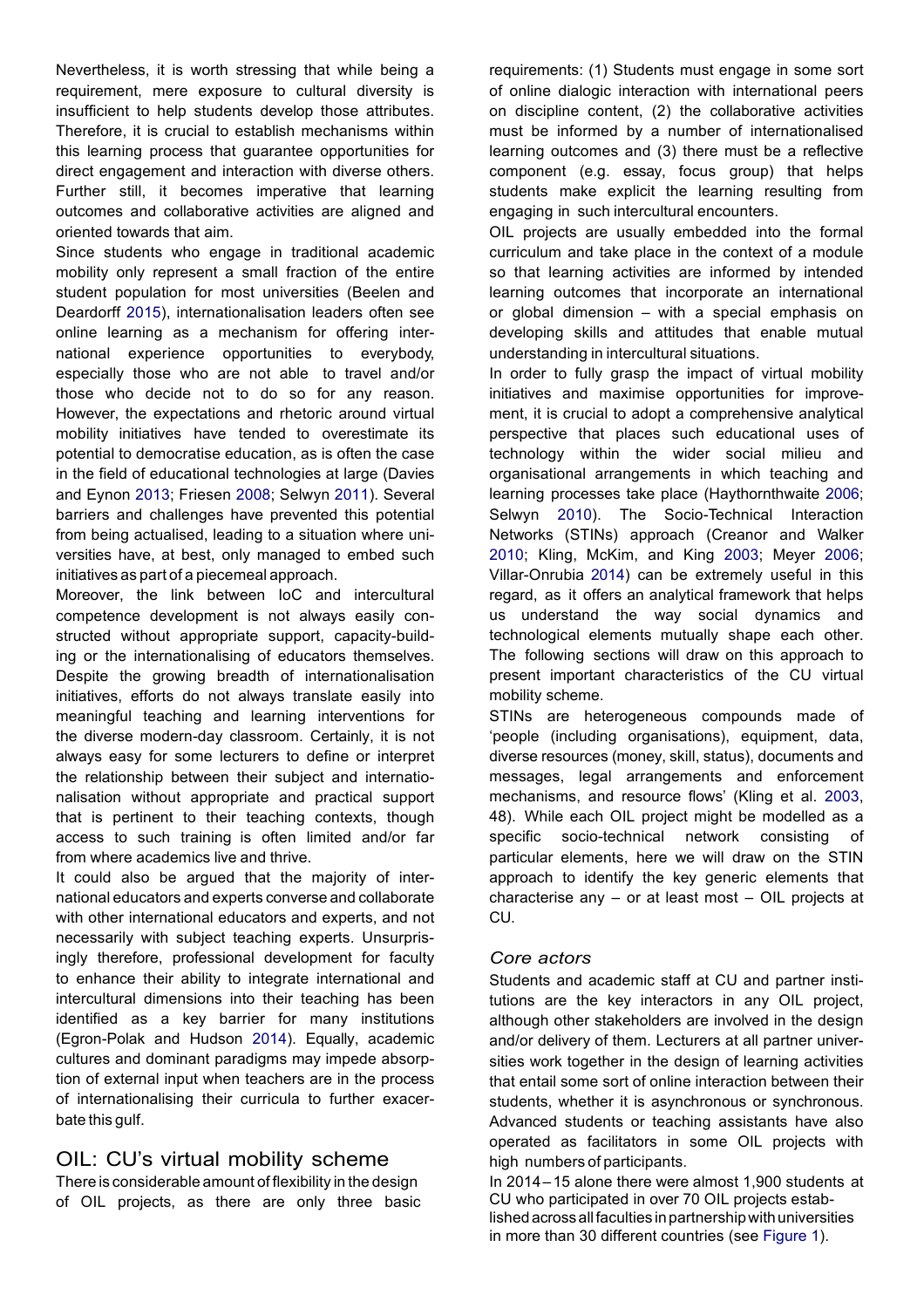USA (7) China (5) France (5) Spain (5) Germany (5) Holland (4) Mexico (4) South Africa (4) Canada (3) Argentina (2) India (2) Italy (2) Japan (2) Russia (2) Armenia (1) Australia (1) Belgium (1) Brazil (1) El Salvador (1) Estonia (1) Jordan (1) Lithuania (1) Oman (1) Poland (1) St Lucia (1) Switzerland (1) Taiwan (1) Tanzania (1) Turkey (1) Ukraine (1)

#### Figure 1. Countries of partner universities (in brackets the number of projects per country)

Apart from those interactors, a wider range of stakeholders are directly involved in the provision of international experience through OIL. A team of intercultural engagement and e-learning specialists at CU's Centre for Global Engagement (CGE) is available to provide OIL project leaders with training and assistance in the processes of articulating internationalised learning outcomes, designing learning activities or establishing collaborations with new partner universities. Likewise, CU's e-Learning Unit and the learning technologists based in each faculty play a key role in supplying assistance in the delivery of projects where needed.

CU's leaders and policy-makers operating at differ- ent levels (e.g. deputy vice-chancellor, deanery teams at faculties, heads and associate heads of departments, as well as the director of CGE and other central services) also play an important role, as they are responsible for the creation and implementation of rules and structures that may favour (or hinder) engagement in the provision of OIL opportunities.

Besides partner universities, which are essential for obvious reasons, there are other external organisations that have played an important role, for instance providing resources and/or external recognition. A few OIL leaders have received funding from the Higher Education Academy and some projects have received prestigious accolades – for instance the MexCo languages OIL project was one of the finalists in The Guardian University Awards 2015 under the category online and distance learning.

# *Types of interactions*

Online dialogic interactions are the backbone of OIL projects. The nature of such interactions is highly varied since the model is not prescriptive with regard to modes of communication, technologies or types of learning activities. The minimum requirement is that students engage in some sort of ICT-enabled dialogue with peers at international universities, leading to a 'symbolic exchange process whereby individuals from two (or more) different cultural communities negotiate shared meanings in an interactive situation' (Ting-Toomey 1999, 16).

In some projects communication itself is the main output, taking the form of, for instance, asynchronous discussions via online forums and/or virtual live debates where participants exchange ideas on a certain academic topic or

converse about core readings. For example, students of Coventry Law School criti- cally debated with peers from Pontificia Universidad Cató lica (Buenos Aires) on the impact of various legal systems on the lives of United Kingdom and Argentinian citizens. Whilst the debate examined views presented in an article from The American Journal of Comparative Law, students also conducted independent research, reviews and mock debates to prepare for the live interaction.

Other projects require students to participate in collaborative tasks that result in the creation of diverse pro- ducts, such as academic posters, software, architecture prototypes, graphic designs or videos. For example, Civil Engineering students from CU School of Energy, Construction & Environment worked colla- boratively, both synchronously and asynchronously, with peers in South China University of Technology (China) to improve the design of an existing United Kingdom highway junction. The project required students to deliver a report and presentation to an expert panel of industry professionals based on contextual design, cost-effectiveness, creativity and sustainability factors. The project aimed to develop students' under- standing of the importance and impact of cultural diversity in team-based engineering professional practice. While some projects consist of just a few inter- actions that take place during a very short period of time, others may span across the duration of a module and involve a series of regular interactions throughout an entire term.

# *Regulatory and policy frameworks*

Some OIL projects involve partnerships formalised by means of, for instance, an Erasmus agreement or a Memorandum of Understanding. However, this is not a requirement and indeed most OIL projects only rely on direct links between project leaders at CU and colleagues at other universities.

With regard to the extent to which the OIL scheme is embedded into the overall strategic orientation of the university, it is worth mentioning that it is identified in several strategic documents as one of the possible instruments for the delivery of the institutional commitment to offer international experiences to all students, most notably in the *Coventry University Group International Strategy 2020* (2014, 3) and the *Coventry*

*University Group Education Strategy 2015–20* (2015).

# *Enablers and barriers*

OIL project leaders involved at the piloting stage of the scheme are arguably driven by a genuine interest in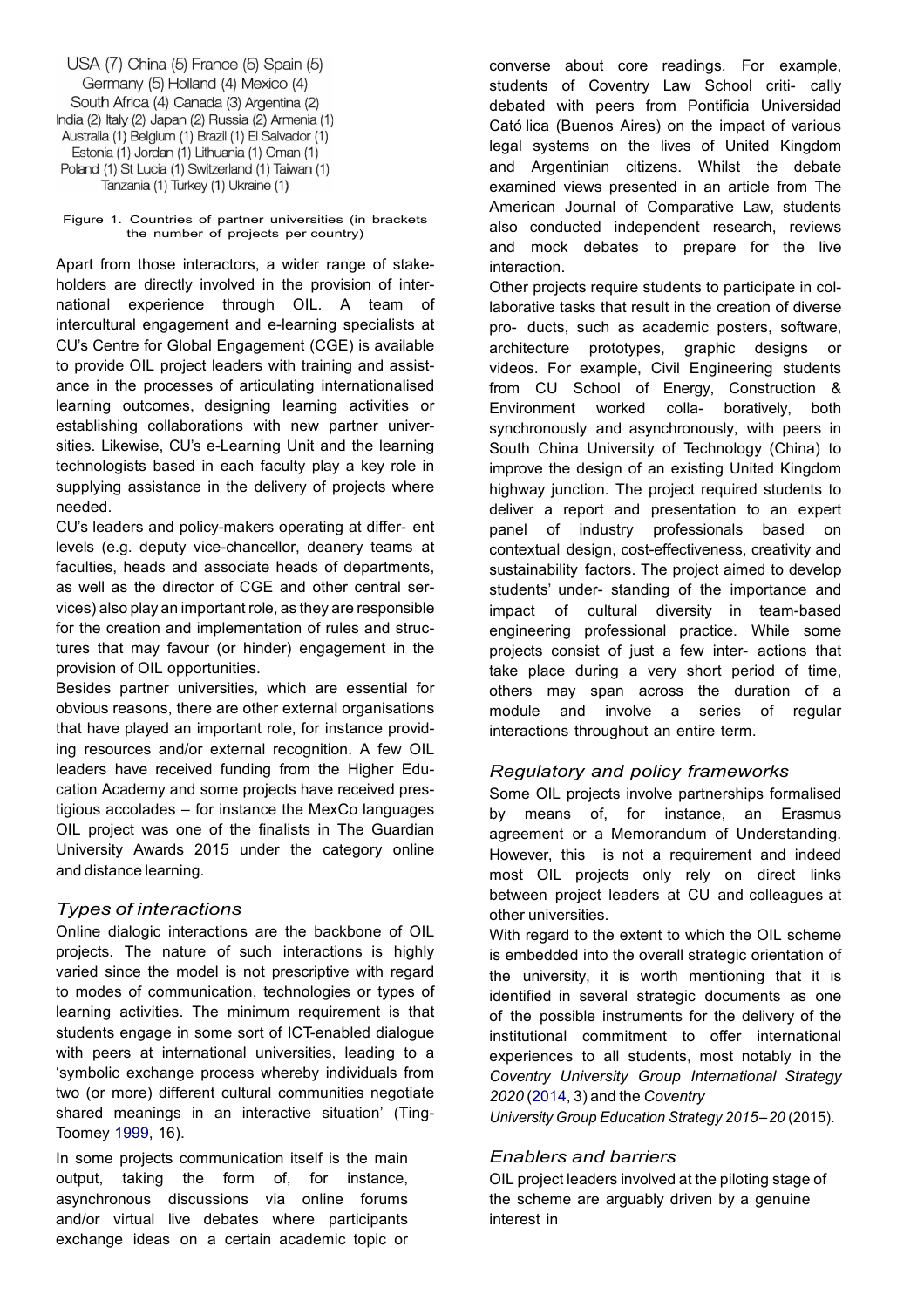pedagogical innovation and/or internationalisation of the curriculum, as there are no direct incentives attached to this activity. Having said that, the opportunity to travel abroad with the aim of working on the design of OIL projects with collaborators at partner universities may be perceived as a key motivation.

In order to continue increasing the number of OIL project leaders and reach wider proportions of the student population at CU, it is crucial to put into place mechanisms aimed at recognising the effort of those lecturers who engage in the provision of OIL opportunities. In this regard, in 2015 a new category specifically devoted to OIL projects has been incorporated into the CU Excellence Awards for Teaching and Learning.

With regard to students' participation in OIL projects, in most cases it is presented as a formative educational experience for students at CU, so the intended learning outcomes themselves and the opportunity to interact with people based in other countries are key motivations. However, it is worth stressing that, in a context where students have a high number of competing priorities, the lack of formal or creditbearing recognition may lead to increasing levels of disengagement after the initial momentum.

Most critically, it was evident that when teaching staff incorporated OIL activities as part of the core schedule of module learning activities, students seemed to accept these as 'regular' seminar or workshop tasks so that engagement was not adversely affected. In cases where OIL activities were not aligned to the discipline and were clearly perceived as 'bolt-on' exercises by students, the activities were viewed as 'additional work' or unrelated to the module assessment. In our goal to help improve the quality and levels of participation, OIL project leaders were encouraged to align activities to the module summative assessment.

# *Resource flows*

The OIL scheme relies on a series of internal and external resource flows. Key pillars in this respect are the staff mobility funds that allow lecturers to travel abroad in order to establish solid working relationships with collaborators at non-UK universities and experience intercultural interactions of their own. The Erasmus Plus funds, channelled through the British Council, are available to fund trips within the EU, while lecturers interested in establishing OIL projects in collaboration with universities outside the EU may apply for internal financial resources. These funds were established in 2013 – 14 and have funded trips resulting in 52% growth in OIL projects during 2014–15.

As already mentioned, some OIL project leaders have also secured external funding, mostly from the Higher Education Academy. Apart from such financial resources, there is specialist and technical support provided both centrally – mainly at CGE and the e-

Learning Unit  $-$  and at faculty level  $-$  by learning technologists.

# *Technical infrastructures and choice points for the system*

The flexibility inherent in the OIL model of virtual mobility is also illustrated by the wide range of technological solutions chosen by project leaders to enable the online interactions of students. While some projects may simply rely on some rather basic means of online communication, such as e-mail, others involve the use of virtual learning environments (e.g. Moodle), social media platforms (e.g. Facebook), voice-over-IP services (e.g. Skype) and any other Internet-based tools that are suitable for the dialogic interactions in which OIL participants are required to engage.

Most of these infrastructures are third party solutions, whether they are available free of charge (e.g. Google Applications, Twitter, Facebook) or involve some sort of commercial agreement between the university and service providers (e.g. Microsoft, Learnium).

A considerable number of projects draw primarily on Open Moodle, a virtual learning environment managed by the CU e-Learning Unit in which members of other universities can be enrolled. One of the key reasons this is among the top preferred solutions by OIL project leaders is that academic staff at CU are very familiar with this platform and may readily provide access to non-CU students to join an existing, supported, 'safe', academic learning environment. All modules taught at the university make use of this platform at least to some extent; however, OIL projects find use of Moodle is often complemented by students initiating and engaging in parallel dialogues within social media platforms.

Pedagogical considerations are key in the choice of technologies and the way they are used in the context of OIL projects, given that such decisions are always aligned with the design of collaborative interactions, which are ultimately informed by the intended learning outcomes that students are expected to achieve after participating. Likewise, the number of students participating in a given OIL project may also have a direct impact on the choice of technologies.

Economic and political factors also play an important role in such decision-making processes. For instance, the range of options is politically limited in the case of OIL projects that involve collaborations with countries such as China, where access to certain online services (e.g. Facebook, Google Docs) is limited. In this case Open Moodle has proven to be essential.

The level of fluency in English language of students at partner universities is also a key factor when defining suitable modes of interaction and, therefore, when choosing suitable technical solutions to enable such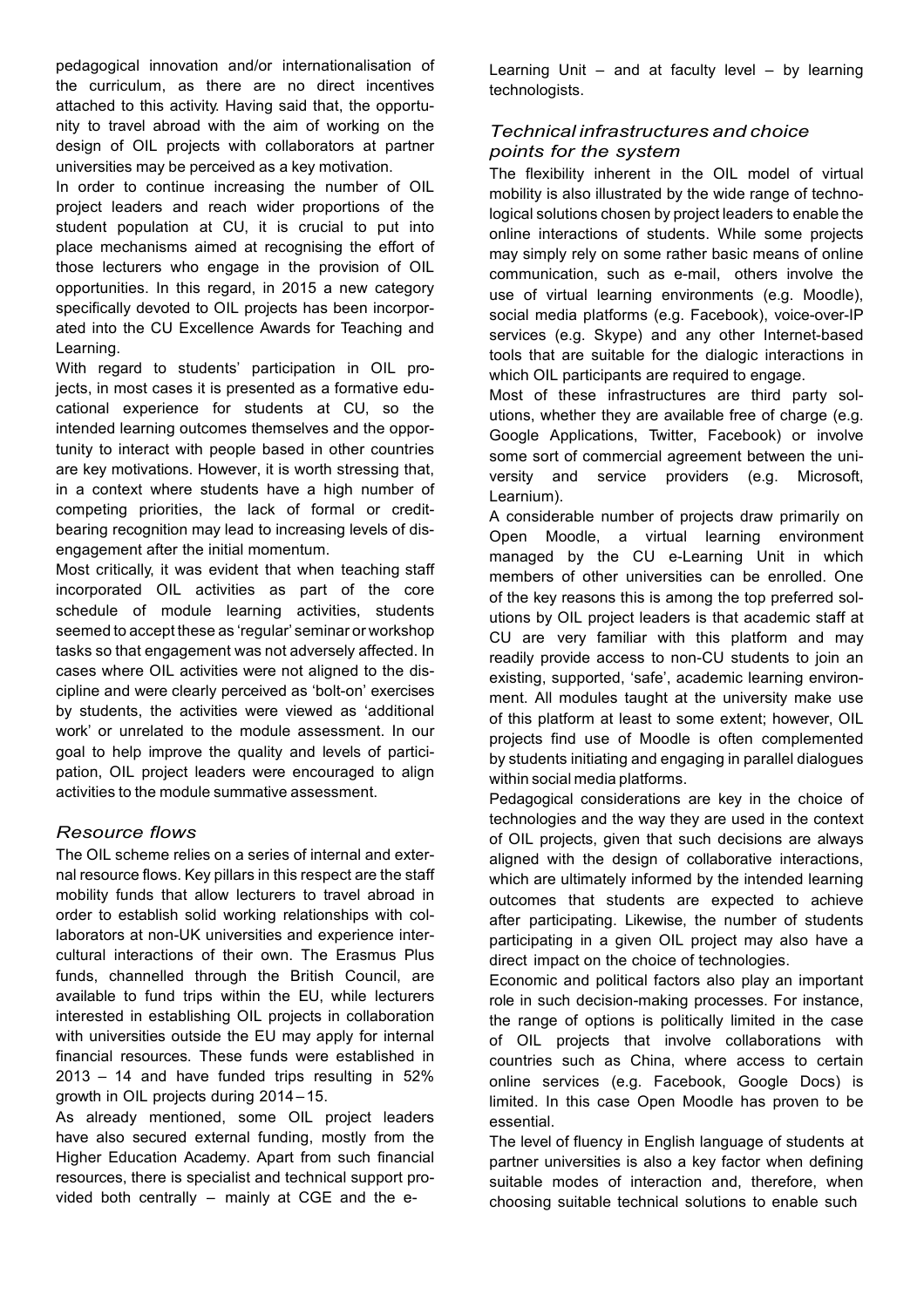communication processes. Most notably, asynchronous forms of interaction are often preferred by those students who have low levels of confidence communicating verbally in English, or where academic conventions encourage a particular style or approach to critical discussion and interaction that is distinctly different from the student-centred approach favoured in the United Kingdom.

### *Other key considerations – excluded actors and undesired outcomes*

Even though a high number of students at CU have already had the opportunity to participate in OIL projects, with increasing numbers of students expected to have access to this opportunity in coming years, it currently remains that the vast majority of students have not had the chance to benefit from this form of inter- national experience. Furthermore, in certain cases, some students enrolled in modules with an embedded OIL project will not have had the opportunity to participate, as only a subset of students was selected in order to maintain suitable ratios between participating CU and partner university students.

Given that communication in almost all OIL projects take place in English, except in the case of foreign language learning modules, some students at partner universities may find it difficult to engage in collaborative activities. In order to increase inclusivity in these cases, it is important to consider this factor when designing activities and choosing modes of interaction. Moreover, it must be borne in mind that internationaisation efforts have been often interpreted, probably quite rightly in too many cases, as new forms of neo- colonialism where the 'others' competencies are devalued and vast parts of the world are victimized' (Stier 2006, 4). In this regard, it is essential to ensure that ideas and approaches of all participants are treated as equally valuable in principle, disabling any potential prejudices that may bias interactions.

One of the key aims of OIL projects is to help students engage effectively and appropriately in intercultural dialogues. However, intercultural interactions are prone to misunderstandings (Lago and Barty 2003) and can even lead to negative outcomes such as reinforcing stereotypes. In order to counteract this it becomes essential to implement mechanisms aimed at helping students reflect on such interactions and grasp the role of culture in the way they unfold.

Just like studying abroad and exposure to diversity do not ensure on their own increased levels of intercultural competence and reduced ethnocentrism, the same applies for online intercultural encounters. As noted by Boehm, Aniola-Jedrzejek, and Kurthen (2010, 140): 'the literature is perhaps too optimistic about the awareness-increasing outcome of the "form"

(international online exchange), ignoring the importance of the specific "content" and contextual factors influencing interaction, thereby leaving important questions to be examined'. Therefore, it is important to tailor each OIL project to discipline and groupspecific factors.

# Conclusions and future developments

Virtual mobility initiatives such as OIL are one of the most flexible, versatile and inclusive approaches in the provision of experiential learning opportunities aimed at facilitating students' intercultural competence development. While forms of IoC that involve travelling abroad exclude a considerable segment of the student population at most universities, virtual mobility can help increase the number of students who benefit from collaborative work with peers at universities around the globe.

Nevertheless, in order to make these online interactions a fruitful learning experience, it is important to carefully design activities in alignment with precise internationalised learning outcomes and taking into account context-specific factors (e.g. disciplines, demographic attributes of participants, group sizes).

Only by providing academic staff with relevant resources and training opportunities will universities be able to provide meaningful and sustainable international experiences, whether they are ICTenabled or not. In this article we have outlined the key principles of the virtual mobility scheme of CU and how it sits within a wider framework for internationalisation of the formal and informal curricula.

# Disclosure statement

No potential conflict of interest was reported by the authors.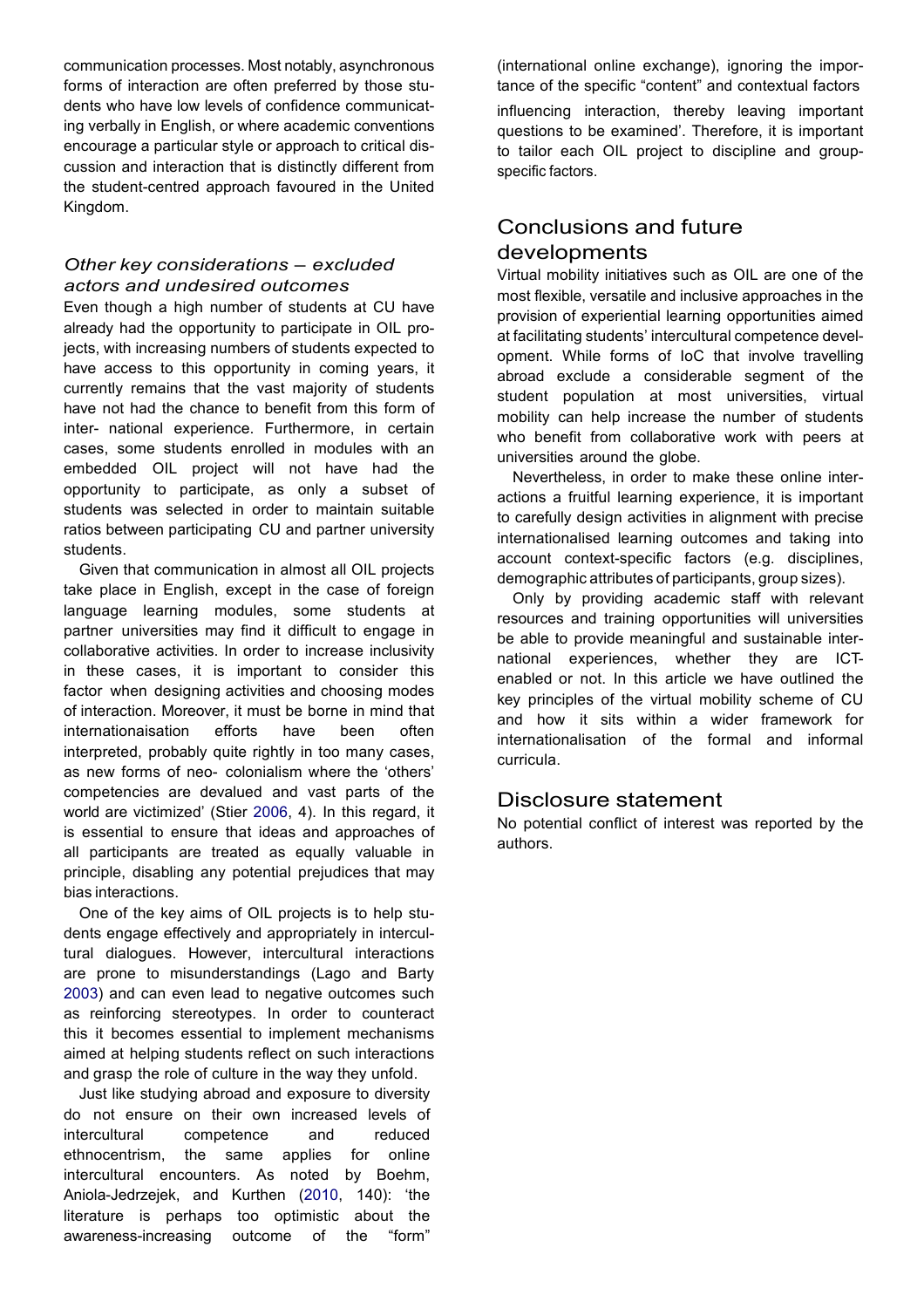# References

Adrey, J. B. 2014. "Internationalise your Institution: Tips from the 2014 EAIE Institutional Award winner." Stepping into a New Era: European Associ- ation for International Education 2014 conference, September 16 – 19, Prague, Czech Republic.

Altbach, P. G., L. Reisberg, and L. E. Rumbley. 2009. Trends in Global Higher Education: Tracking an Academic Revolution. Paris: United Nations Educational, Scientific and Cultural Organization.

Beelen, J., and D. K. Deardorff. 2015. "Assessing Internationalised Learning Outcomes." EAIE Spring Academy Workshop, April 20 – 22, RISEBA University.

Bergan, S., J.-P. Restoueix, and Council of Europe, eds. 2009. Intercultural dia- logue on Campus. Strasbourg: Council of Europe Publishing.

Bijnens, H., M. Boussemaere, K. Rajagopal, I. O. de Beeck, and W. Van Petegem, eds. 2006. European Cooperation in Education Through Virtual Mobility. A Best-Practice Manual. EuroPACE ivzw.

Boehm, D., L. Aniola-Jedrzejek, and H. Kurthen. 2010. "Do International Online Collaborative Learning Projects Impact Ethnocentrism?" E-Learn- ing and Digital Media, 7 (2): 133 – 146.

British Council, IPSOS & Booz Allen Hamilton. 2013. Culture At Work: The Value of Intercultural Skills in the Workplace. British Council. http://www. britishcouncil.org/sites/britishcouncil.uk2/files/cultureat-work-report- v2.pdf

Council of Europe. 2008. White Paper on Intercultural Dialogue: 'Living Together as Equals in Dignity'. Strasbourg: Council of Europe.

Coventry University. 2011. Teaching, Learning and Assessment Strategy 2011 –

15. http://www.coventry.ac.uk/Global/PDF%20Documents /9236-11% 20Teaching%20Learning%20and%20Assessment%2

0Strategy%202011- 15%20v4%20hi%20res.pdf.

Coventry University Group. 2014. "International Strategy 2020."

Creanor, L., and S. Walker. 2010. "Interpreting Complexity: a case for the sociotechnical interaction framework as an analytical lens for learning technology research." 7th international conference on networked learn- ing, May 3 – 4, Aalborg, Denmark.

Davies, C., and R. Eynon. 2013. "Studies of the Internet in Learning and Edu- cation: Broadening the Disciplinary Landscape of Research." In The Oxford handbook of Internet studies, edited by W. Dutton, 328 – 353. Oxford: Oxford University Press.

Deardorff, D. K. 2006. "Identification and Assessment of Intercultural Compe- tence as a Student Outcome of Internationalization." Journal of Studies in International Education, 10 (3): 241 – 266.

Deardorff, D. K. 2011. Promoting Understanding and Development of Intercultural Dialogue and Peace: A Comparative Analysis and Global Perspective of Regional Studies on Intercultural Competence. Report of the State of the Arts and Perspec- tives on Intercultural Competences and Skills. Paris: UNESCO.

Diamond, A., L. Walkley, P. Forbes, T. Hughes, and J. Sheen. 2011. Global Graduates into Global Leaders. Association of Graduate Recruiters (AGR), Council for Industry and Higher Education (CIHE) and CFE Research and Consulting. http://cfe.org.uk/ourwork/global-graduates- into-global-leaders.

Egron-Polak, Eva, and Ross Hudson. 2014. Internationalization of Higher Edu- cation: Growing Expectations, Fundamental Values: IAU 4th Global Survey. Paris: International Association of

Universities.

Friesen, N. 2008. "Critical Theory: Ideology Critique and the Myths of E- Learning." Ubiquity, 9 (22). http://ubiquity.acm.org/article.cfm?id=

1386860.

Haythornthwaite, C. 2006. "Social Informatics of Elearning." Information, communication & society (ICS) 10th anniversary international sym- posium. http://hdl.handle.net/2142/8959.

Higher Education Academy. 2014. "Internationalising Higher Education Fra- mework." https://www.heacademy.ac.uk/workstreamsresearch/themes/

internationalisation/internationalisation-framework. Jones, E., and D. Killick. 2013. "Graduate Attributes and the Internationalized Curriculum Embedding a Global Outlook in Disciplinary Learning Out- comes." Journal of Studies in International Education, 17 (2): 165 – 182.

Kling, R., G. McKim, and A. King. 2003. "A Bit More To It: Scholarly Com- munication Forums as Socio-Technical Interaction Networks." Journal of the American Society for Information Science and Technology, 54 (1): 47 – 67.

Knight, J. 2004. "Internationalization Remodeled: Definition, Approaches, and Rationales." Journal of Studies in International Education, 8 (1): 5 – 31.

Lago, C., and A. Barty. 2003. Working with International Students. London: UKCOSA.

Leask, B. 2009. "Using Formal and Informal Curricula to Improve Interactions Between Home and International Students." Journal of Studies in Inter- national Education, 13 (2): 205 – 221.

Leask, B. 2012. Internationalisation of the Curriculum (IoC) in Action – A guide.

University of South Australia. http://www.ioc.net.au/.

Leask, B., J. Beelen, and L. Kaunda. 2013. "Internationalisation of the Curri- culum: International Approaches and Perspectives." In Possible Futures: The Next 25 Years of the Internationalisaton of Higher Education, edited by H. de Wit, F. Hunter, L. Johnson, and H.G. Van Liempd, 88 – 204. Amsterdam: European Association for International Education.

Meyer, E. T. 2006. "Socio-Technical Interaction Networks: A Discussion of the Strengths, Weaknesses and Future of Kling's STIN Model." In Social Infor- matics: An Information Society for all? In Remembrance of Rob Kling, edited by

J. Berleur, M. I. Nurminen, & J. Impagliazzo, 37 – 48. Boston, MA: Springer US.

Middlemas, B., and J. Peat. 2015. "Virtual Internationalisation' and the Under- graduate Curriculum in UK and Overseas Universities." http://www.

seda.ac.uk/resources/files/2\_Middlemas.pdf.

Nilsson, B. 2000. "Internationalising the Curriculum." In Internationalisation at Home: A Position Paper, edited by P. Crowther, 21 – 27. Amsterdam: Euro- pean Association for International Education.

O'Dowd, R. 2007. "Evaluating the Outcomes of Online Intercultural Exchange." ELT journal, 61 (2): 144 – 152.

Selwyn, N. 2010. "Looking Beyond Learning: Notes towards the Critical Study of Educational Technology." Journal of Computer Assisted Learning, 26 (1): 65 – 73.

Selwyn, N. 2011. Education and Technology: Key Issues and Debates. London: Continuum International PubGroup.

Starke-Meyerring, D. 2010. "Introduction. Globally Networked Learning Environments: Reshaping the intersections of globalization and e-learning in higher education." E-Learning and Digital Media, 7 (2): 27 –  $\Omega$